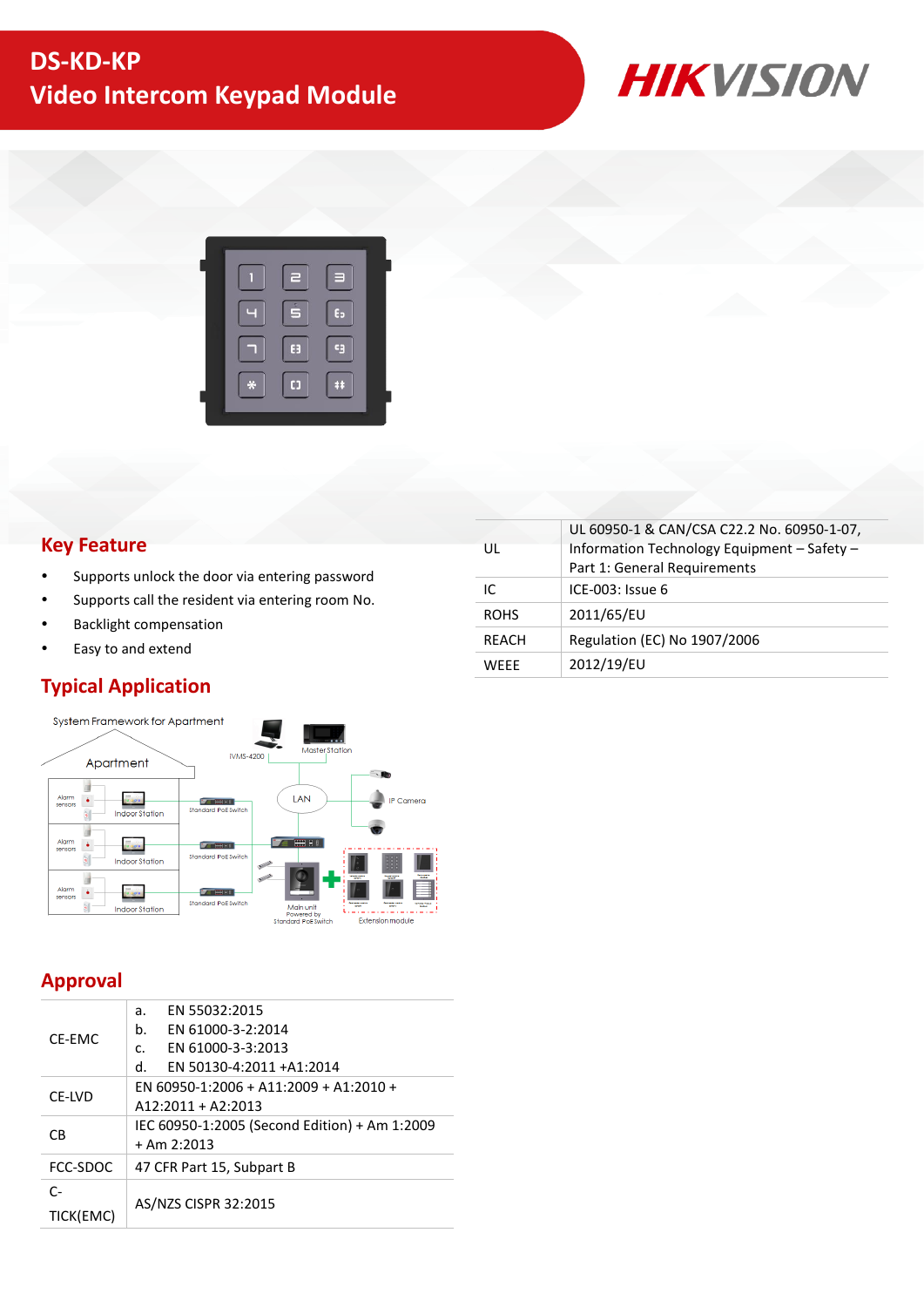# **HIKVISION**

# **Specification**

**Available Model**

DS-KD-KP

 $|\hat{u}|$ 

| <b>System parameters</b> |                                                             |  |  |  |  |
|--------------------------|-------------------------------------------------------------|--|--|--|--|
| Processor                | <b>Embedded MCU Processor</b>                               |  |  |  |  |
| Operation<br>method      | Physical button                                             |  |  |  |  |
| <b>Interfaces</b>        |                                                             |  |  |  |  |
| Module-<br>connecting    | 2 (1 input, 1 output)                                       |  |  |  |  |
| Debug                    | $\mathbf{1}$                                                |  |  |  |  |
| General                  |                                                             |  |  |  |  |
| Physical button          | 12                                                          |  |  |  |  |
| DIP switch               | 8                                                           |  |  |  |  |
| Power input              | 12 VDC (powered by the other module)                        |  |  |  |  |
| Power output             | 12 VDC (powered for the other module)                       |  |  |  |  |
| Power<br>consumption     | $\leq$ 2 W                                                  |  |  |  |  |
| Working<br>temperature   | -40° C to +55° C(-40° F to 131° F)                          |  |  |  |  |
| Working<br>humidity      | 10% to 95%                                                  |  |  |  |  |
| IP protection<br>level   | IP65, IK7                                                   |  |  |  |  |
| Installation             | Flush mounting, surface mounting                            |  |  |  |  |
| Dimension                | 98.5 mm × 100 mm × 34.2 mm (3.87" ×<br>$3.95" \times 1.33"$ |  |  |  |  |
| Weight                   | 529 g (with packaging)<br>265 g (without packaging)         |  |  |  |  |

# **Dimension**



# **Accessory**

| <b>Norking</b><br>emperature                                                                                                                              | -40° C to +55° C(-40° F to 131° F)                          | <b>Optional</b>    |                    |  |
|-----------------------------------------------------------------------------------------------------------------------------------------------------------|-------------------------------------------------------------|--------------------|--------------------|--|
| <b>Norking</b><br>umidity                                                                                                                                 | 10% to 95%                                                  |                    |                    |  |
| P protection<br>evel                                                                                                                                      | <b>IP65, IK7</b>                                            |                    |                    |  |
| nstallation                                                                                                                                               | Flush mounting, surface mounting                            |                    |                    |  |
| Dimension                                                                                                                                                 | 98.5 mm × 100 mm × 34.2 mm (3.87" ×<br>$3.95" \times 1.33"$ |                    |                    |  |
| <b>Neight</b>                                                                                                                                             | 529 g (with packaging)<br>265 g (without packaging)         |                    |                    |  |
| <b>Available Model</b>                                                                                                                                    |                                                             | DS-KD-ACF1/Plastic | DS-KD-ACF2/Plastic |  |
| <b>S-KD-KP</b><br><b>Appearance and Interfaces</b><br>a<br>目<br>1<br>ġ<br>Ч<br>65<br>$\hat{\mathbb{U}}$<br>$\mathbf{I} = \mathbf{I}$<br>Į<br>63<br>ള<br>┑ |                                                             |                    |                    |  |
| $\mathbb{C}\mathbb{J}$                                                                                                                                    | 88<br>$\overline{2}$<br>3<br>4                              | DS-KD-ACF3/Plastic | DS-KD-ACW1         |  |
| No.                                                                                                                                                       | <b>Description</b>                                          |                    |                    |  |
| $\mathbf 1$                                                                                                                                               | <b>Button</b>                                               |                    |                    |  |
| $\overline{2}$                                                                                                                                            | Module-connecting Interface (output)                        |                    |                    |  |
| $\mathsf 3$                                                                                                                                               | Module-connecting Interface (input)                         |                    |                    |  |
| 4                                                                                                                                                         | Debug Port                                                  | DS-KD-ACW2         | DS-KD-ACW3         |  |
|                                                                                                                                                           |                                                             |                    |                    |  |